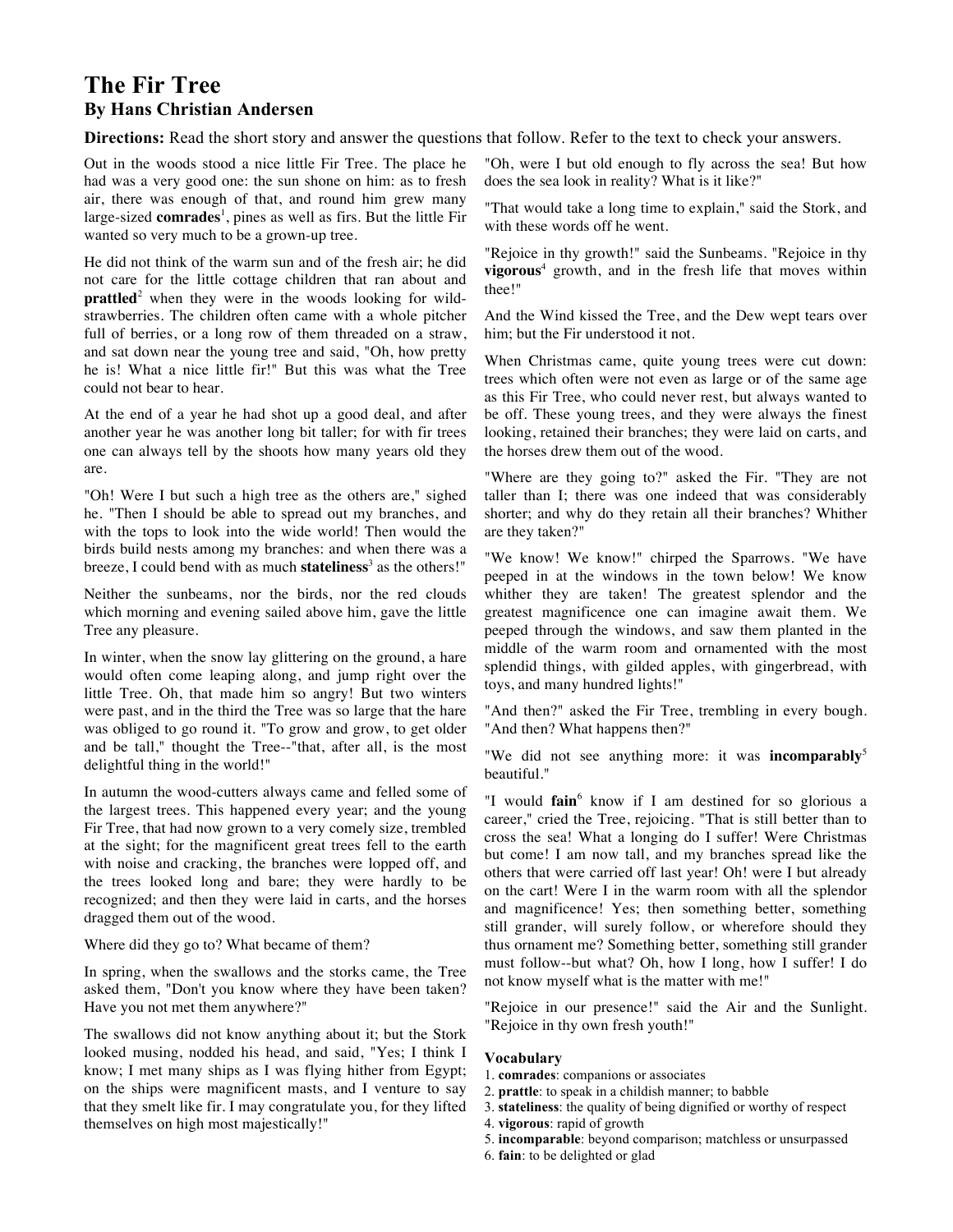But the Tree did not rejoice at all; he grew and grew, and was green both winter and summer. People that saw him said, "What a fine tree!" and towards Christmas he was one of the first that was cut down. The axe struck deep into the very pith; the Tree fell to the earth with a sigh; he felt a pang--it was like a swoon; he could not think of happiness, for he was sorrowful at being separated from his home, from the place where he had sprung up. He well knew that he should never see his dear old comrades, the little bushes and flowers around him, anymore; perhaps not even the birds! The departure was not at all agreeable.

The Tree only came to himself when he was unloaded in a court-yard with the other trees, and heard a man say, "That one is splendid! We don't want the others." Then two servants came in rich livery and carried the Fir Tree into a large and splendid drawing-room. Portraits were hanging on the walls, and near the white porcelain stove stood two large Chinese vases with lions on the covers. There, too, were large easy-chairs, silken sofas, large tables full of picturebooks and full of toys, worth hundreds and hundreds of crowns--at least the children said so. And the Fir Tree was stuck upright in a cask that was filled with sand; but no one could see that it was a cask, for green cloth was hung all round it, and it stood on a large gaily-colored carpet. Oh! how the Tree quivered! What was to happen? The servants, as well as the young ladies, decorated it. On one branch there hung little nets cut out of colored paper, and each net was filled with sugarplums; and among the other boughs gilded apples and walnuts were suspended, looking as though they had grown there, and little blue and white tapers were placed among the leaves. Dolls that looked for all the world like men--the Tree had never beheld such before--were seen among the foliage, and at the very top a large star of gold tinsel was fixed. It was really splendid--beyond description splendid.

"This evening!" they all said. "How it will shine this evening!"

"Oh!" thought the Tree. "If the evening were but come! If the tapers were but lighted! And then I wonder what will happen! Perhaps the other trees from the forest will come to look at me! Perhaps the sparrows will beat against the windowpanes! I wonder if I shall take root here, and winter and summer stand covered with ornaments!"

He knew very much about the matter--but he was so impatient that for sheer longing he got a pain in his back, and this with trees is the same thing as a headache with us.

The candles were now lighted--what brightness! What splendor! The Tree trembled so in every bough that one of the tapers set fire to the foliage. It blazed up famously.

"Help! Help!" cried the young ladies, and they quickly put out the fire.

Now the Tree did not even dare tremble. What a state he was in! He was so uneasy lest he should lose something of his splendor, that he was quite bewildered amidst the glare and brightness; when suddenly both folding-doors opened and a troop of children rushed in as if they would upset the Tree. The older persons followed quietly; the little ones stood quite still. But it was only for a moment; then they shouted that the

whole place re-echoed with their rejoicing; they danced round the Tree, and one present after the other was pulled off.

"What are they about?" thought the Tree. "What is to happen now!" And the lights burned down to the very branches, and as they burned down they were put out one after the other, and then the children had permission to plunder the Tree. So they fell upon it with such violence that all its branches cracked; if it had not been fixed firmly in the ground, it would certainly have tumbled down.

The children danced about with their beautiful playthings; no one looked at the Tree except the old nurse, who peeped between the branches; but it was only to see if there was a fig or an apple left that had been forgotten.

"A story! A story!" cried the children, drawing a little fat man towards the Tree. He seated himself under it and said, "Now we are in the shade, and the Tree can listen too. But I shall tell only one story. Now which will you have; that about Ivedy-Avedy, or about Humpy-Dumpy, who tumbled downstairs, and yet after all came to the throne and married the princess?"

"Ivedy-Avedy," cried some; "Humpy-Dumpy," cried the others. There was such a bawling and screaming--the Fir Tree alone was silent, and he thought to himself, "Am I not to bawl with the rest? Am I to do nothing whatever?" for he was one of the company, and had done what he had to do.

And the man told about Humpy-Dumpy that tumbled down, who notwithstanding came to the throne, and at last married the princess. And the children clapped their hands, and cried. "Oh, go on! Do go on!" They wanted to hear about Ivedy-Avedy too, but the little man only told them about Humpy-Dumpy. The Fir Tree stood quite still and absorbed in thought; the birds in the wood had never related the like of this. "Humpy-Dumpy fell downstairs, and yet he married the princess! Yes, yes! That's the way of the world!" thought the Fir Tree, and believed it all, because the man who told the story was so good-looking. "Well, well! who knows, perhaps I may fall downstairs, too, and get a princess as wife!" And he looked forward with joy to the morrow, when he hoped to be decked out again with lights, playthings, fruits, and tinsel.

"I won't tremble to-morrow!" thought the Fir Tree. "I will enjoy to the full all my splendor! To-morrow I shall hear again the story of Humpy-Dumpy, and perhaps that of Ivedy-Avedy too." And the whole night the Tree stood still and in deep thought.

In the morning the servant and the housemaid came in.

"Now then the splendor will begin again," thought the Fir. But they dragged him out of the room, and up the stairs into the loft: and here, in a dark corner, where no daylight could enter, they left him. "What's the meaning of this?" thought the Tree. "What am I to do here? What shall I hear now, I wonder?" And he leaned against the wall lost in reverie. Time enough had he too for his reflections; for days and nights passed on, and nobody came up; and when at last somebody did come, it was only to put some great trunks in a corner, out of the way. There stood the Tree quite hidden; it seemed as if he had been entirely forgotten.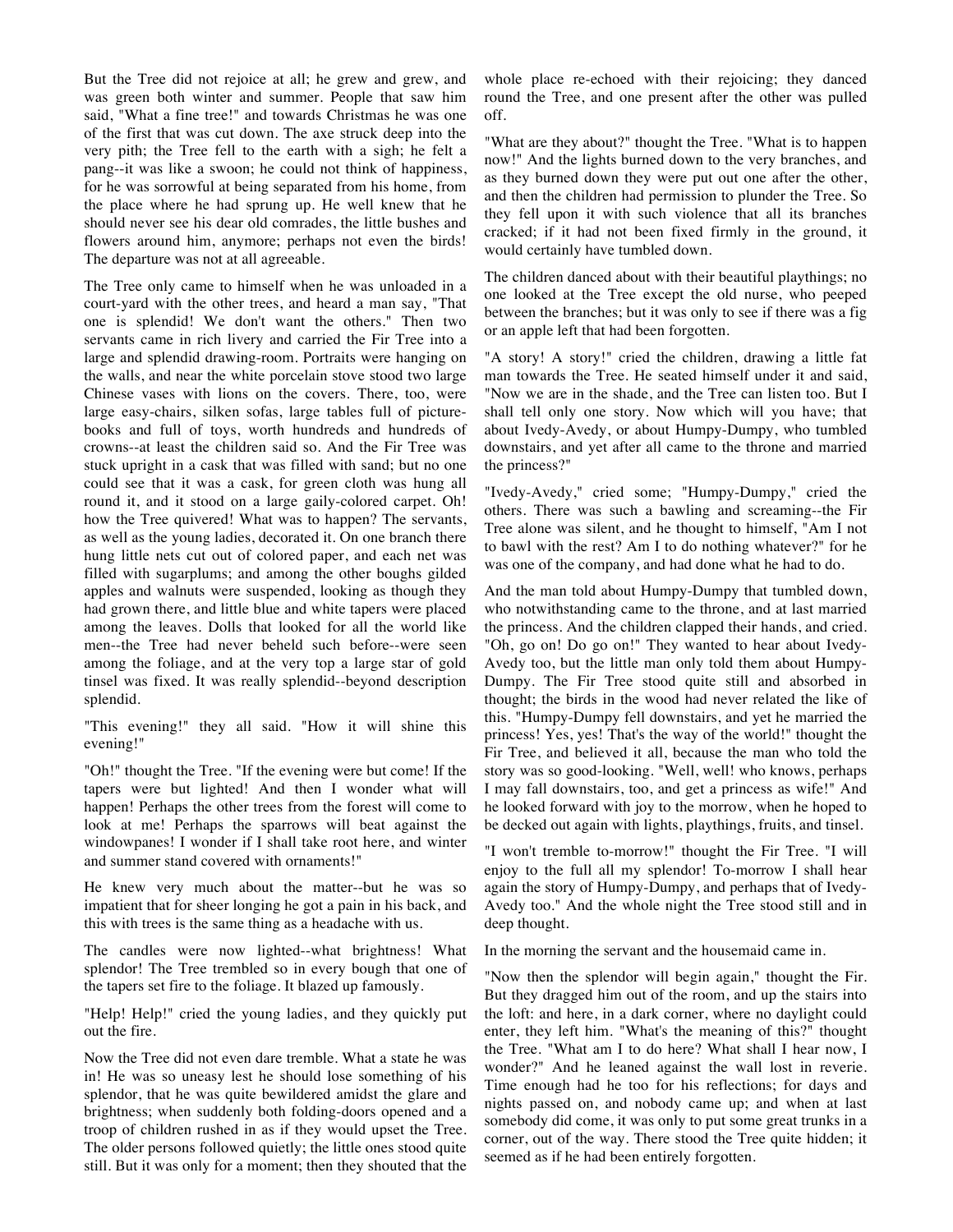"'Tis now winter out-of-doors!" thought the Tree. "The earth is hard and covered with snow; men cannot plant me now, and therefore I have been put up here under shelter till the spring-time comes! How thoughtful that is! How kind man is, after all! If it only were not so dark here, and so terribly lonely! Not even a hare! And out in the woods it was so pleasant, when the snow was on the ground, and the hare leaped by; yes--even when he jumped over me; but I did not like it then! It is really terribly lonely here!"

"Squeak! Squeak!" said a little Mouse, at the same moment, peeping out of his hole. And then another little one came. They snuffed about the Fir Tree, and rustled among the branches.

"It is dreadfully cold," said the Mouse. "But for that, it would be delightful here, old Fir, wouldn't it?"

"I am by no means old," said the Fir Tree. "There's many a one considerably older than I am."

"Where do you come from," asked the Mice; "and what can you do?" They were so extremely curious. "Tell us about the most beautiful spot on the earth. Have you never been there? Were you never in the larder, where cheeses lie on the shelves, and hams hang from above; where one dances about on tallow candles: that place where one enters lean, and comes out again fat and portly?"

"I know no such place," said the Tree. "But I know the wood, where the sun shines and where the little birds sing." And then he told all about his youth; and the little Mice had never heard the like before; and they listened and said,

"Well, to be sure! How much you have seen! How happy you must have been!"

"I!" said the Fir Tree, thinking over what he had himself related. "Yes, in reality those were happy times." And then he told about Christmas-eve, when he was decked out with cakes and candles.

"Oh," said the little Mice, "how fortunate you have been, old Fir Tree!"

"I am by no means old," said he. "I came from the wood this winter; I am in my prime, and am only rather short for my age."

"What delightful stories you know," said the Mice: and the next night they came with four other little Mice, who were to hear what the Tree recounted: and the more he related, the more he remembered himself; and it appeared as if those times had really been happy times. "But they may still come- -they may still come! Humpy-Dumpy fell downstairs, and yet he got a princess!" and he thought at the moment of a nice little Birch Tree growing out in the woods: to the Fir, that would be a real charming princess.

"Who is Humpy-Dumpy?" asked the Mice. So then the Fir Tree told the whole fairy tale, for he could remember every single word of it; and the little Mice jumped for joy up to the very top of the Tree. Next night two more Mice came, and on Sunday two Rats even; but they said the stories were not interesting, which vexed the little Mice; and they, too, now began to think them not so very amusing either.

"Do you know only one story?" asked the Rats.

"Only that one," answered the Tree. "I heard it on my happiest evening; but I did not then know how happy I was."

"It is a very stupid story! Don't you know one about bacon and tallow candles? Can't you tell any larder stories?"

"No," said the Tree.

"Then good-bye," said the Rats; and they went home.

At last the little Mice stayed away also; and the Tree sighed: "After all, it was very pleasant when the sleek little Mice sat round me, and listened to what I told them. Now that too is over. But I will take good care to enjoy myself when I am brought out again."

But when was that to be? Why, one morning there came a quantity of people and set to work in the loft. The trunks were moved, the tree was pulled out and thrown--rather hard, it is true--down on the floor, but a man drew him towards the stairs, where the daylight shone.

"Now a merry life will begin again," thought the Tree. He felt the fresh air, the first sunbeam--and now he was out in the courtyard. All passed so quickly, there was so much going on around him, the Tree quite forgot to look to himself. The court adjoined a garden, and all was in flower; the roses hung so fresh and odorous over the balustrade, the lindens were in blossom, the Swallows flew by, and said, "Quirre-vit! My husband is come!" but it was not the Fir Tree that they meant.

"Now, then, I shall really enjoy life," said he exultingly, and spread out his branches; but, alas, they were all withered and yellow! It was in a corner that he lay, among weeds and nettles. The golden star of tinsel was still on the top of the Tree, and glittered in the sunshine.

In the court-yard some of the merry children were playing who had danced at Christmas round the Fir Tree, and were so glad at the sight of him. One of the youngest ran and tore off the golden star.

"Only look what is still on the ugly old Christmas tree!" said he, trampling on the branches, so that they all cracked beneath his feet.

And the Tree beheld all the beauty of the flowers, and the freshness in the garden; he beheld himself, and wished he had remained in his dark corner in the loft; he thought of his first youth in the wood, of the merry Christmas-eve, and of the little Mice who had listened with so much pleasure to the story of Humpy-Dumpy.

"'Tis over--'tis past!" said the poor Tree. "Had I but rejoiced when I had reason to do so! But now 'tis past, 'tis past!"

And the gardener's boy chopped the Tree into small pieces; there was a whole heap lying there. The wood flamed up splendidly under the large brewing copper, and it sighed so deeply! Each sigh was like a shot.

The boys played about in the court, and the youngest wore the gold star on his breast which the Tree had had on the happiest evening of his life. However, that was over now- the Tree gone, the story at an end. All, all was over--every tale must end at last.